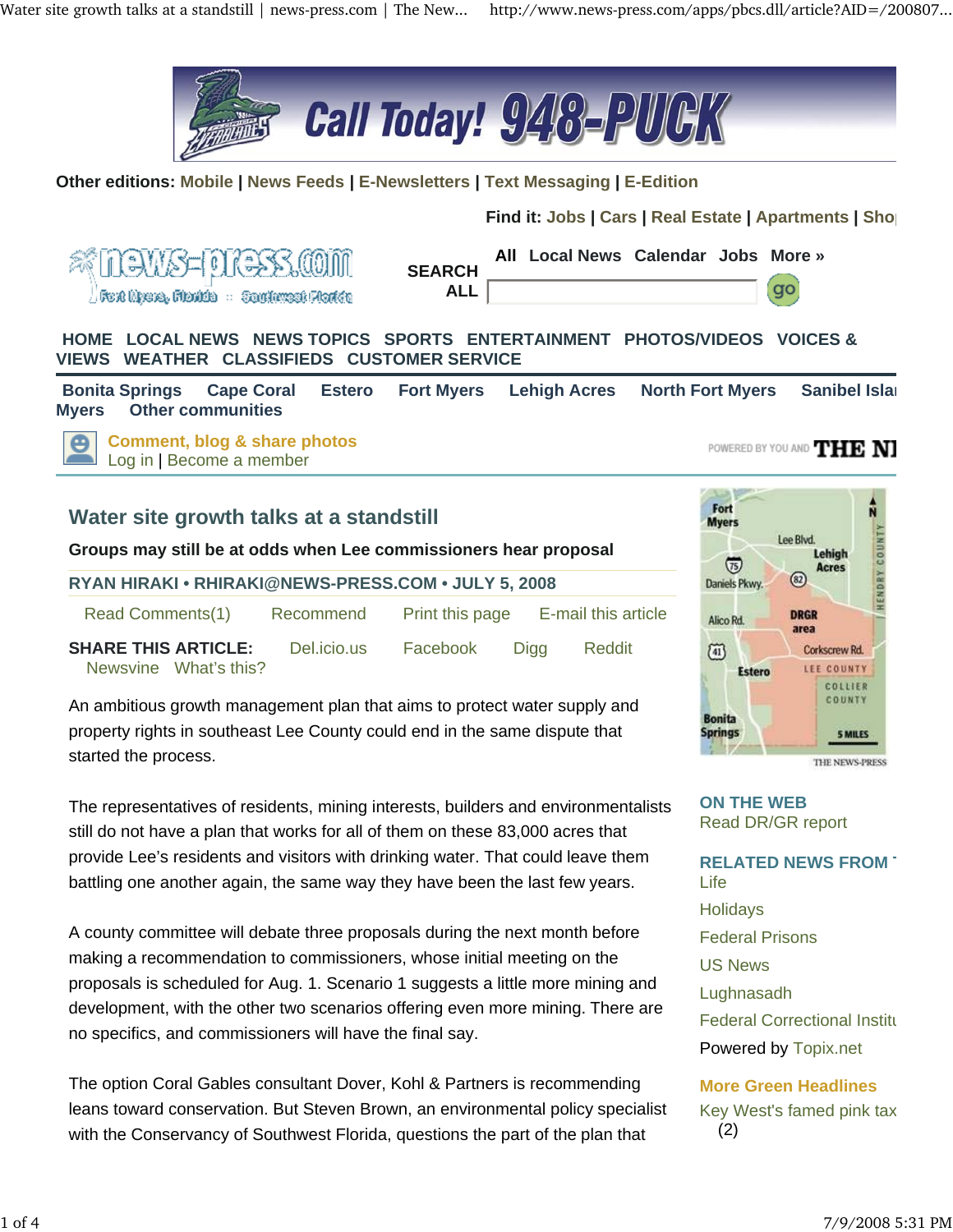suggests allowing more mining because rock is needed to build roads, homes, schools and businesses throughout the state.

"With the rising concern about the cost of fuel and the changes in development pattern with people not wanting to drive far, I believe the demand for housing in the far-flung rural areas will go down and more development would occur in the urban core" of the area, Brown said.

The average price of a gallon of unleaded gas reached a record \$4.04 Wednesday in Lee County, according to AAA. But that will not stop mining companies from protecting their property rights, especially when Lee County is one of only six areas of the state with the rock used to facilitate growth.

The companies tried, unsuccessfully, to change laws in Tallahassee this spring that would have stripped or limited local government authority over mining applications.

Digging up rock is an allowable use in this water resource area, although zoning changes are required in at least a half dozen cases and a moratorium that runs through September prevents that.

Dan Delisi, a planning consultant with Delisi Fitzgerald who represents Old Corkscrew Plantation, believes the process Dover Kohl used to create its report might not be fair to his client.

He said the county's consultant used a town planning process, asking people their vision for the area. But in this situation, he argued, there are two types of land uses that are scientifically based: mining and the environment, including water supply, water quality and wildlife habitat.

"For mining, you need to mine where the rock is. The rock is where the rock is," he said. "Same thing with the environment. You preserve the land that needs to be preserved."

Jason King, a planner with Dover Kohl, believes the report was fair.

"It balances interests," he said.

Mining, a use the report suggests keeping near other mines along Alico Road, is under consideration at Old Corkscrew Plantation. Old Corkscrew is 6,500 acres of citrus groves along State Road 82, near the east end of Corkscrew Road.

The report says development is allowable there, with a mix of residential, commercial and office uses, along SR 82. Delisi said a development would not be

## Poached alligator eggs put in hot water (3)